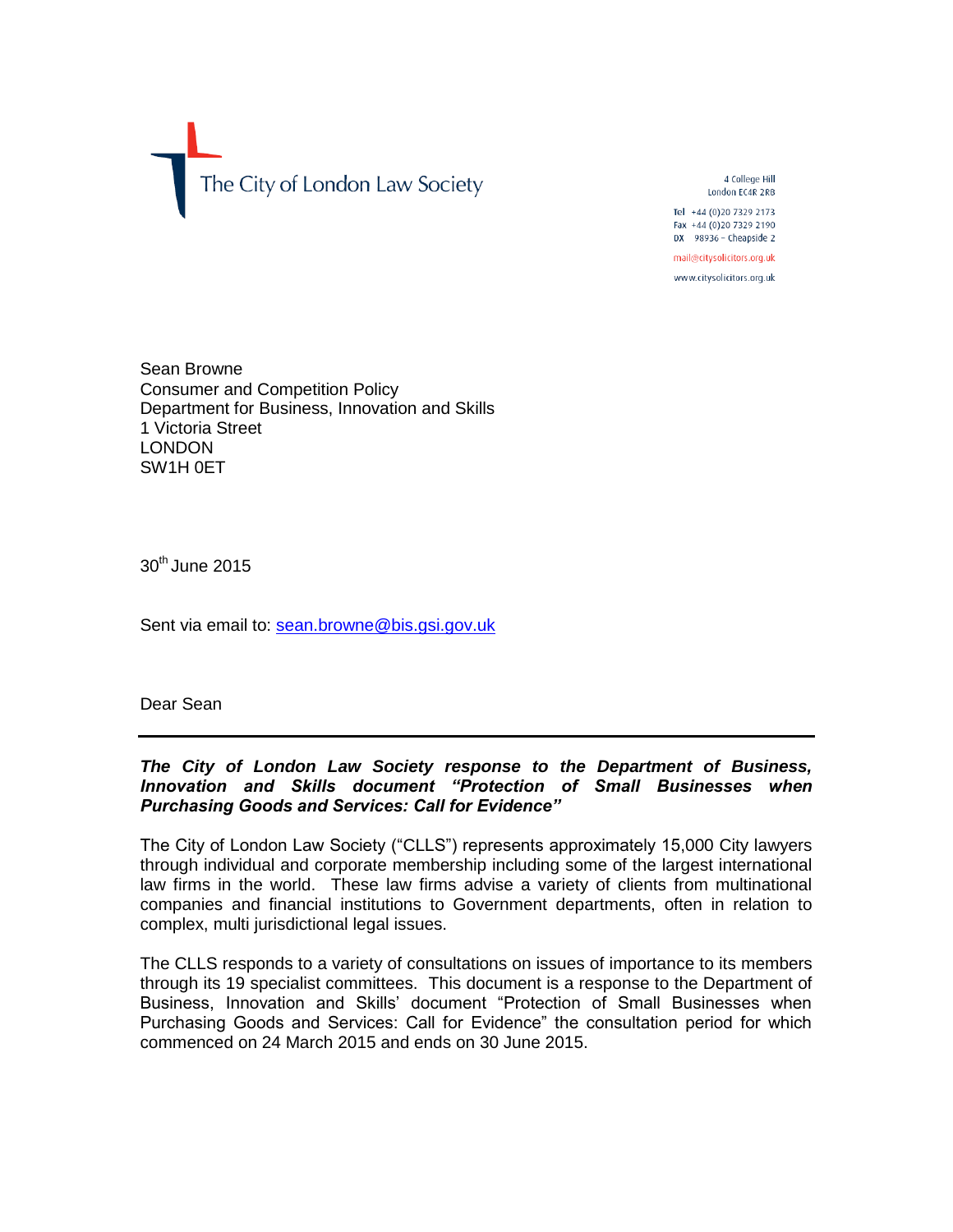This response is given by the CLLS Commercial Law Committee. The committee is strongly against the proposals contained in the call for evidence, and we have given our responses by reference to answers to selected questions.

# 1. **Executive Summary**

Extending consumer protections to Micro and Small Businesses ("**MSB**"s) is likely to create legal uncertainty and increase the financial and administrative burden for businesses (including MSBs, who act as both customers and suppliers) by creating a two-tiered system with separate applicable terms and conditions, as well as an ongoing obligation to verify whether a business continues to qualify as an MSB.

# 2. **Costs and Benefits**

# 2.1 *Q.4 What examples are there of advantages with the current arrangements?*

The current arrangements create a relatively clear distinction between businesses and consumers. This is echoed in the definition of "consumer" in the Consumer Rights Act 2015 as "an individual acting for purposes that are wholly or mainly outside that individual's trade, business craft or profession". This distinction is based upon the purpose of the contract, rather than the nature of the party contracting. For example, an individual who is a sole trader and contracting in the course of his/her business will be treated as a business, rather than as a consumer, despite still being an individual.

With this clear distinction, business to business ("B2B") suppliers (including MSBs) benefit by having a uniform statutory framework applying to their supply contracts and as a consequence can have one set of terms and conditions in place for all customers.

While in certain sectors (such as energy, telecommunications and consumer credit) small businesses have been extended some consumer-like protections, these are specific environments and the extensions have been targeted and limited in nature.

To scale the extension of consumer protections to MSBs to include all contracts with MSBs would create significant problems, as set out in more detail below.

2.2 *Q.5 Are these advantages one-off examples, or are there advantages which are ongoing, or which occur in certain sectors?*

These advantages are ongoing, across all sectors.

### 3. **Position of suppliers to MSBs**

3.1 *Q.29 Would different rights and remedies for MSBs affect the business models of suppliers, both other MSBs and larger firms?*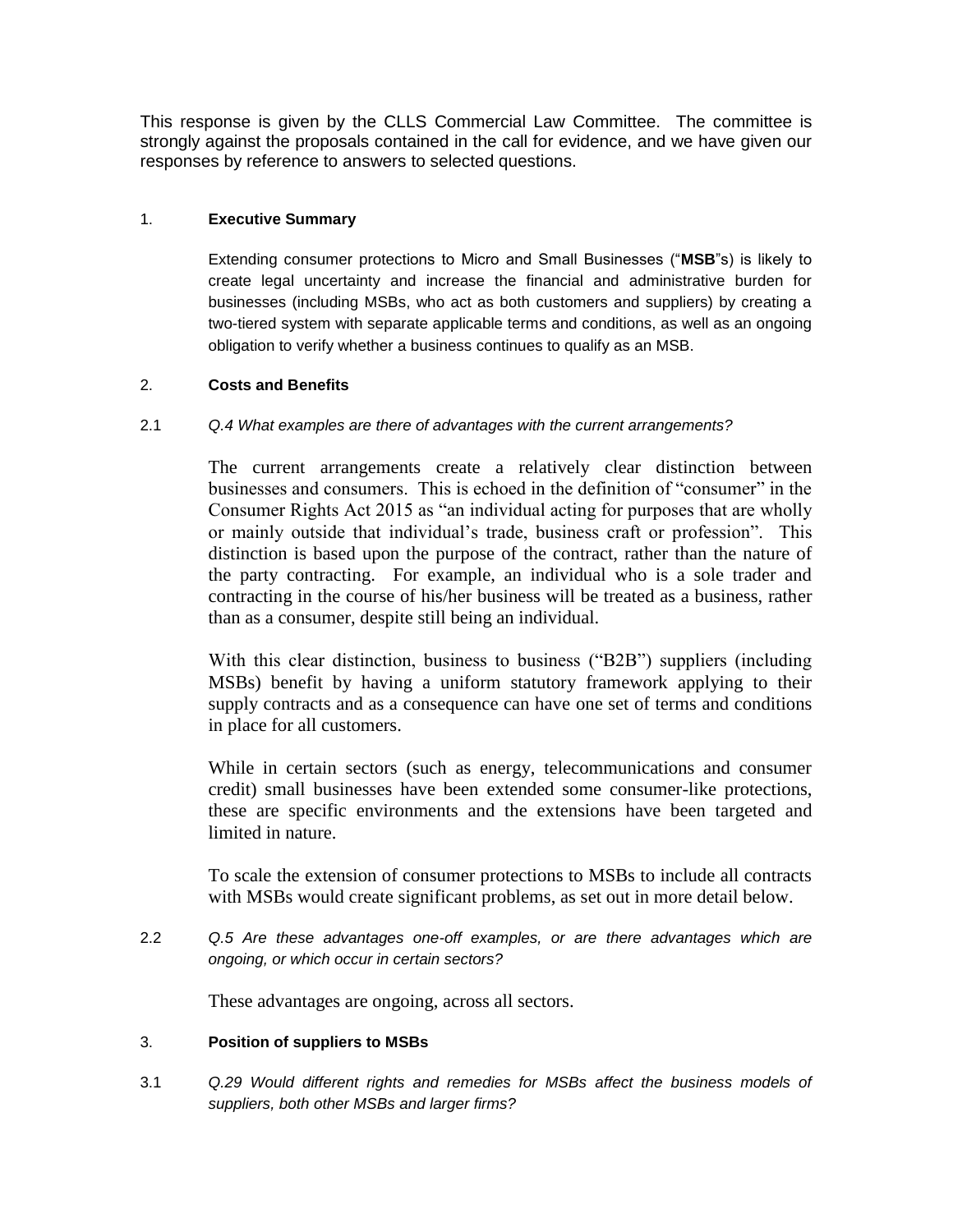It is proposed to extend consumer rights and remedies with respect to the supply of goods and services to MSBs that act as customers. We assume that the proposed extension will not exempt MSBs who act as suppliers.

First and foremost, the proposed extension creates legal uncertainty for MSBs. As stated in the call for evidence, MSBs make up 99% of all businesses in the UK. The majority (if not all) of these MSBs are suppliers as well as customers. As such, any extension of consumer protection of this nature would is a doubleedged sword. This may result in increased legal spend by MSBs to ensure compliance, or increased confusion about the application of the statutory regime.

The proposed extension may create difficulty with long-term supply agreements with MSBs, as it is anticipated that many MSBs would grow out of the definition of MSB throughout the course of an agreement. It would be unfair if larger businesses continued to benefit from the extended protections, simply because they started as MSBs.

We foresee similar problems with agreements that automatically renew. Would businesses need to certify their MSB status before each such renewal?

We note that this may serve as a deterrent to contracting with MSBs, by imposing an extra burden on suppliers. Suppliers (whether MSBs or larger firms) would either need to adjust their business practice to contractually provide these remedies to all business customers or (more likely) have at least two versions of its terms and conditions, to cover both MSBs and larger firms. Determining which terms and conditions would apply to which customers would increase expense and uncertainty for both parties.

Finally, the different rights and remedies for the supply of goods and services may have a chilling effect on e-commerce, by requiring online businesses to rely upon customer self-certification as to MSB status. What would be the effect of self-certification in error? How will these online businesses deal with MSBs that grow beyond 9 employees and no longer qualify for the additional protections?

3.2 *Q.30 Would it be costly for suppliers to distinguish between MSBs and other customers?*

As mentioned above, the different rights and remedies would need to be reflected in the terms and conditions of supply. As such, the suppliers would need to perform due diligence as to whether the customer is an MSB. At the very least this would involve the added administration and expense of verifying (pre-contract) the employment numbers of the potential MSB (for example, through annual HMRC return or self-certification by the potential MSB).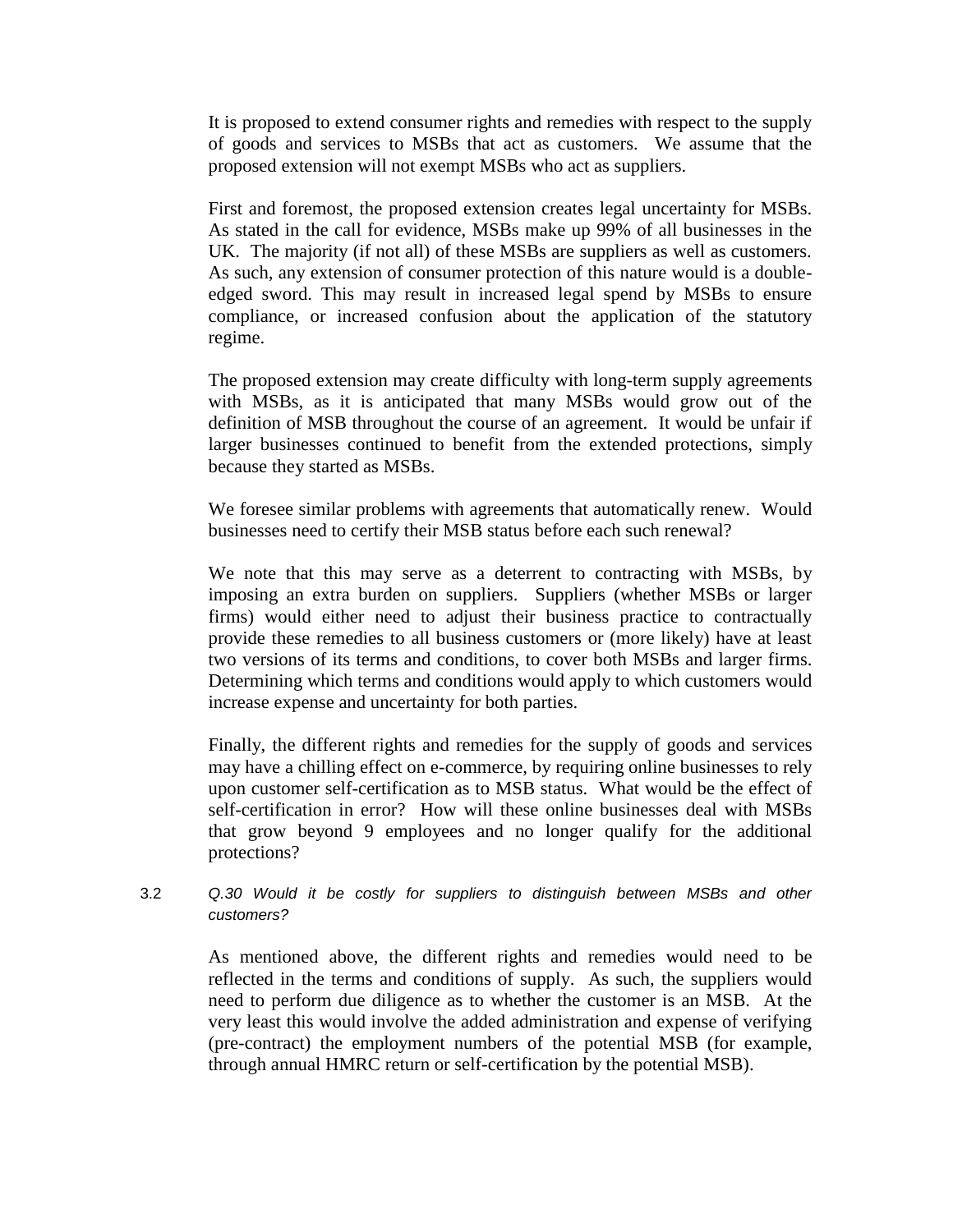In addition to the above, we assume BIS would include provisions to exclude from the extension of the consumer rights SPVs, group companies of larger companies as these are either themselves highly sophisticated or can call on group resources) and higher value contracts (as proposed in the joint Law Commissions report in 2005). As such, the due diligence in question would not be confined to establishing the number of employees, but also verifying control of the potential MSB. Establishing whether these exclusions apply is less straightforward than simply verifying the number of employees, as it involves interrogation of the potential MSB's constitution and shareholding, as well as looking at potential transaction value. This higher level of due diligence would increase the supplier's costs significantly.

Finally, MSBs tend to grow quickly if successful, which creates an ongoing compliance obligation on the supplier, if there is an established relationship between the MSB and supplier (for example a framework agreement). Therefore, the due diligence is not simply a one-off expense, but rather an ongoing process.

#### 4. **Application of consumer rights**

- 4.1 *Q.33 We are interested in views, with supporting evidence, on any of the protections– in responding, these need not be considered as a package. The key protections are set out in Part 3, but in summary these are:*
	- *- rights and remedies in relation to contracts for goods;*
	- *- rights and remedies in relation to contracts for services;*
	- *- rights and remedies in relation to contracts for digital content;*
	- *- terms limiting liability for key protections being automatically non-binding;*
	- *- right to challenging certain terms as unfair;*
	- *- requirements to provide certain information before a contract is made;*
	- *- right to withdraw from distance and off-premises contracts.*

As mentioned above, the extension of the rights and remedies in relation to goods, services and digital content, would create legal uncertainty for the parties and impose an additional burden on the suppliers (many of which would be MSBs).

The extension of unfair contract terms protection to MSBs, would have a similar effect, creating two different laws applicable to businesses in a B2B environment (even where the supplier is an MSB), and resulting in different applicable terms and conditions, depending on the size of the customer. The mechanisms in UCTA are already adequate (and appropriate) for creating balance between B2B parties where otherwise there is a risk of imbalance,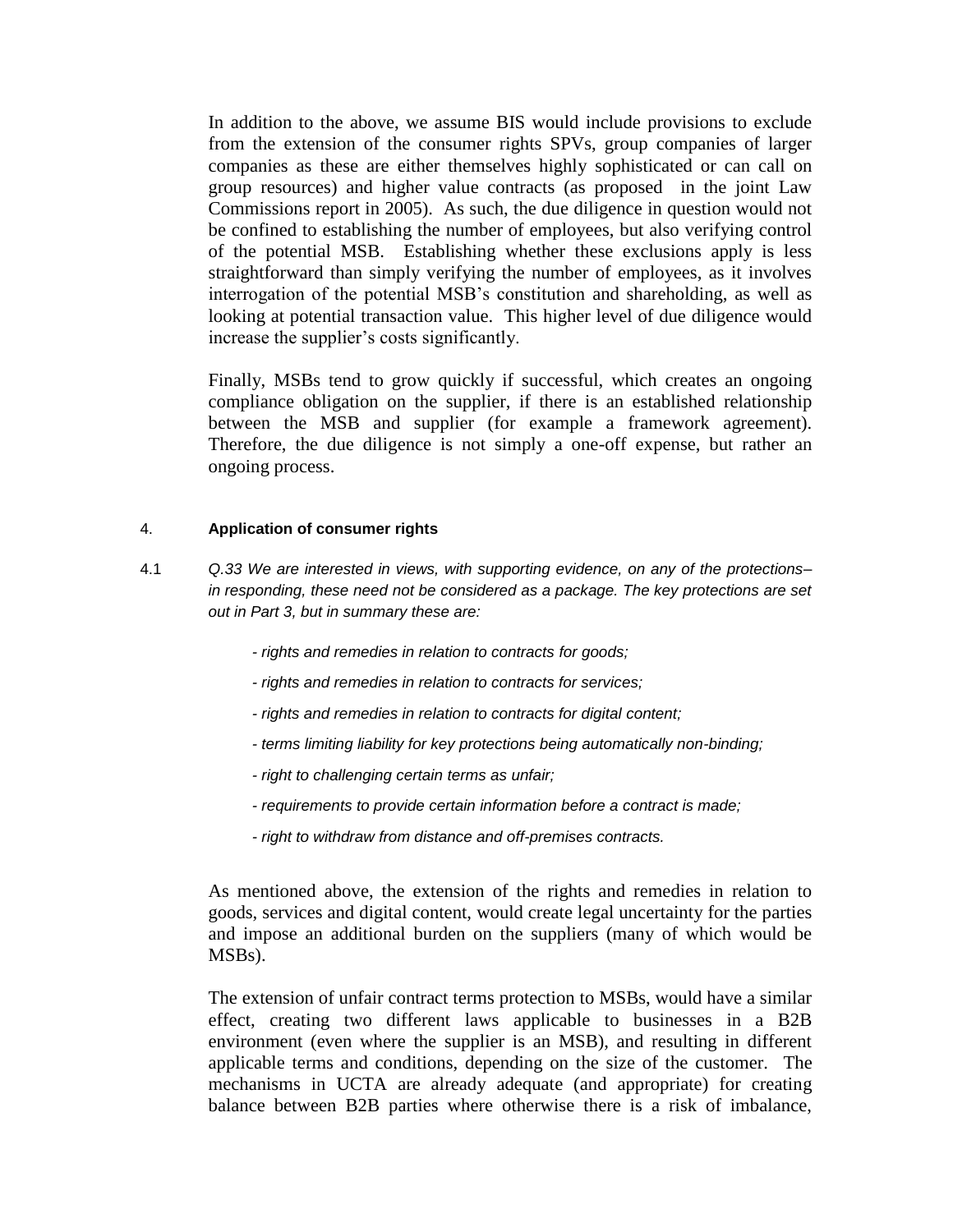specifically the fact that certain limitations of liability are subject to a reasonableness test in which the bargaining position of the parties is a factor (as noted in the call for evidence). As a consequence of UCTA, suppliers are aware that even where a B2B contract has been negotiated, then a customer with little bargaining power will still have some protection against certain limitations of liability. Similarly, when drafting B2B standard terms and conditions of sale, suppliers are aware of the ways in which UCTA fetters their ability to limit or exclude liability in some situations.

Accordingly, on two levels (via the reasonableness test and through the enhanced controls in relation to B2B contracts on the supplier's standard terms) UCTA seeks to redress imbalances in bargaining power. In fact, focusing on bargaining power rather than simply the size of the purchasing company is a much better way of introducing fairness. A company is likely to have more bargaining power in some purchasing situations than others (as a result of the nature and size of the purchase, for example) regardless of the size of the company. The current arrangements reflect that.

The right to withdraw from distance and off-premises contracts, was designed to address concerns unique to consumers (for example, door-stepping), and are less applicable (if not inapplicable) to businesses.

Finally, based upon the reasoning behind the extension of consumer protections, we question why BIS is considering extending these protections to MSBs and not to other organisations (such as non-profits, social enterprises and charities) which may exceed the employee threshold but may be similarly or even more commercially unsophisticated?

4.2 *Q.34 Alternatively, is there evidence that regulating MSBs with consumer legislation might have unintended consequences, e.g., chilling effect on the willingness of firms to enter contracts or costs associated with their being less flexibility in contracts etc.?*

See our comments above in relation to e-commerce.

We also consider there to be a risk that larger firms may refuse to contract with MSBs to avoid the added risk and expense. This would obviously have a negative effect on MSBs by restricting access to goods and services, which may potentially be necessary for carrying on business.

In light of the above we strongly oppose the proposals contained in the call for evidence.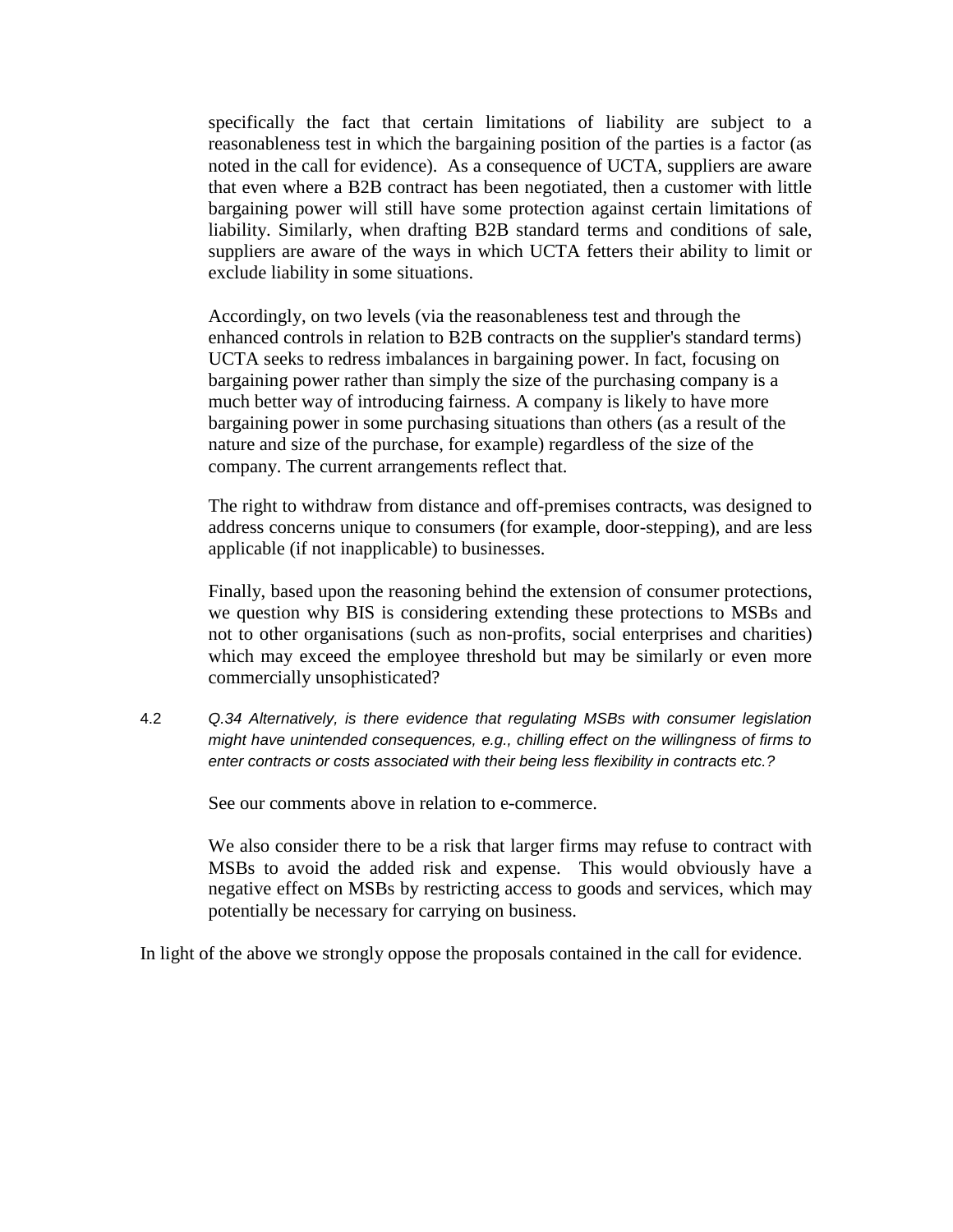Should you have any questions about the above, please contact Oliver Bray (Chairman) or Richard Marke (Secretary) at [oliver.bray@rpc.co.uk](mailto:oliver.bray@rpc.co.uk) or [r.marke@bwbllp.com](mailto:r.marke@bwbllp.com)

Yours sincerely

Oliver Bray, Chairman

Date:  $30<sup>th</sup>$  June 2015

### © CITY OF LONDON LAW SOCIETY 2015

All rights reserved. This paper has been prepared as part of a consultation process. Its contents should not be taken as legal advice in relation to a particular situation or transaction.